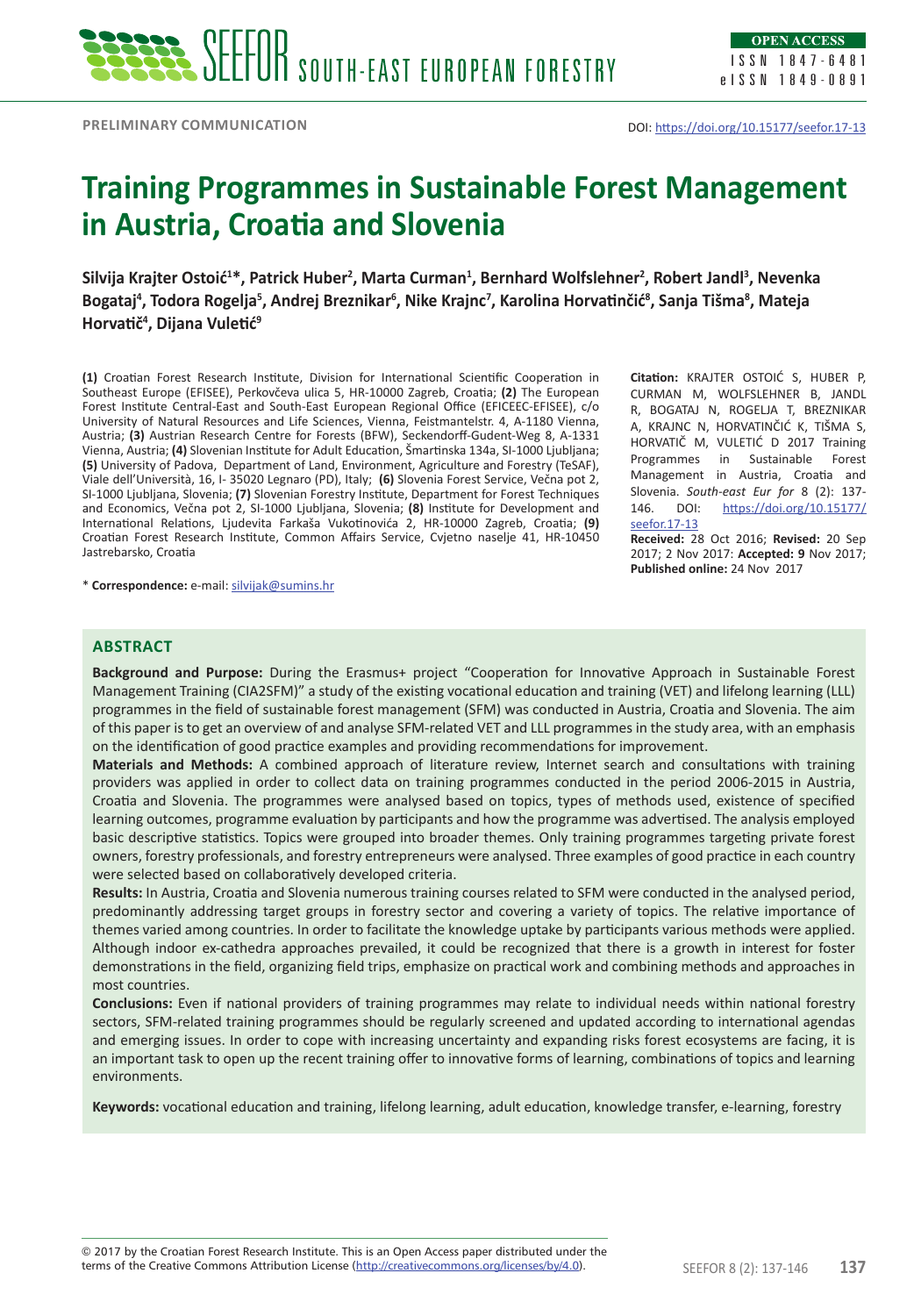## **INTRODUCTION**

Education has ever since played a crucial role in the development of human communities and society in general. Before the late 18th century and the Age of Enlightenment, access to education had been restricted and limited to privileged individuals [1]. Since then, significant social, economic and political changes have occurred. We are now living in the Knowledge Age that is putting knowledge in focus of socio-economic development and growth [2, 3].

Knowledge can be defined as "the outcome of assimilation of information through learning" [4]. However, there are numerous other definitions [5, 6]. Modern theoreticians often distinguish among declarative (theoretical), procedural (practical) and conditional knowledge [5]. Declarative (theoretical) knowledge refers to knowing factual information about something; procedural (practical) refers to how to use this knowledge in certain processes or routines, while conditional knowledge refers to understanding when and where this knowledge would be applicable. Knowledge management literature also distinguishes between explicit and tacit knowledge. The former refers to knowledge that the learner is conscious of and easier to transfer, while the latter refers to knowledge that the learner might not be aware of and is largely experience-based [4].

Gaining knowledge implies learning, which is defined as "a process by which an individual assimilates information, ideas and values and thus acquires knowledge, knowhow, skills and/or competence" [4]. According to Cedefop [4], there is a difference among formal, informal and nonformal learning. Formal learning occurs in an organised and structured environment and is intentional, such as learning while taking a part in formal educational system. On the other hand, informal learning is mostly non-intentional and resulting from activities related to work, family or leisure. Finally, non-formal learning is planned and intentional activity, but is not necessarily designed as learning in terms of learning objectives, time and resources.

The quality of human capital is at the heart of the Europe 2020 strategy aiming at smart, sustainable and inclusive growth [7]. Reaching important priorities such as the development a high-employment economy based on knowledge and innovation is not possible without knowledgeable and skilful professionals on the labour market. Hence, Strategic Framework for Education and Training ('ET 2020') puts an emphasis on lifelong learning (LLL) and vocational education and training (VET), and urges them to be more responsive to change and societal needs [8]. VET is defined as education or training that aims to prepare learners for particular occupations, traditionally non-academic and practically oriented, or to equip them to have more advantageous position on the labour market in general [4, 9]. On the other hand, LLL includes the entire range of learning (formal, informal and non-formal) undertaken throughout life, as well as skills, knowledge, attitudes and behaviours that people acquire in their everyday lives [10].

However, participation of adults in VET and LLL varies across Europe as well as the EU [11]. According to the Education and Training Monitor 2016, adult participation in learning in EU28 is only 10.7%<sup>1</sup> on average, whereas target by 2020 is set to 15%. In that sense some Member States are underperforming, for instance Croatia, while others are close to or even beyond the target. In Austria, participation of adults in educational programmes is 14.4%, which is an increase in comparison to 2012 (14.2%) [12]. On the other hand, in Croatia participation has even dropped (from 3.3% in 2012 to 3.1% in 2015) [13]. Even though Croatian Strategy of Education, Science and Technology strongly supports LLL [14], the implementation of the Strategy has been facing serious obstacles due to a lack of political will to tackle the national curricular reform [11]. Furthermore, in 2015 Slovenia was above the EU average in adult participation in learning (11.9%), but a drop of almost 2% has been recorded in comparison to 2012 [11].

EU funds and programmes offer possibilities to access funding for VET and LLL. Erasmus+ is such a programme that offers opportunities to various types of organisations or individuals regardless of the profession to participate in training programmes often through mobility [15]. The programme's key actions are mobility of individuals, cooperation for innovation and the exchange of good practice, and support for policy reform. ERASMUS+ project 'Cooperation for Innovative Approach in Sustainable Forest Management Training' (CIA2SFM) refers to the second key action and aims at developing collaborative transnational multilingual e-learning modules on sustainable forest management<sup>2</sup> (SFM) tailored for forestry professionals, forestry entrepreneurs, private forest owners and professionals in public institutions in charge of protected area management [17]. The three-year project involves six public educational and/or research organisations and a forest management company from Austria, Croatia and Slovenia.

Forests and forestry sector are important assets we as a society have on the way towards reaching the European Commission's Bioeconomy Strategy targets [18, 19]. However, forestry sector in Europe is facing many challenges, such as climate change, a shift in forest ownership, as well as increasing and often conflicting societal demands (e.g. timber production, biodiversity, wood-based bioenergy, scenic beauty, protection from natural hazards, provision of drinking water, etc.) [20]. Hence, forestry and other forest-related professionals work in complex and constantly changing (policy) environment urging them to stay on top with their forest-related knowledge, skills and competences [21]. Furthermore, to a various extent there is a mismatch in EU and other European countries between skills obtained through formal educational systems and labour market needs hampering current and future economic competitiveness with forestry sectors not being an exception [22-24]. Consequently, there is a constant need for continuous participation in VET and LLL related to SFM.

After finishing formal education in forestry or adjacent sectors, forestry and other forest related professionals

<sup>1 -</sup> SFM refers to the stewardship and use of forests and forest lands in a way, and at a rate, that maintains their biodiversity, productivity, regeneration capacity, vitality and their potential to fulfill, now and in the future, relevant ecological, economical and social functions and that does not cause damage to other ecosystems [16]

<sup>2 -</sup> The share of 25 to 64 year olds who received formal or non-formal education or training in the four weeks preceding the survey.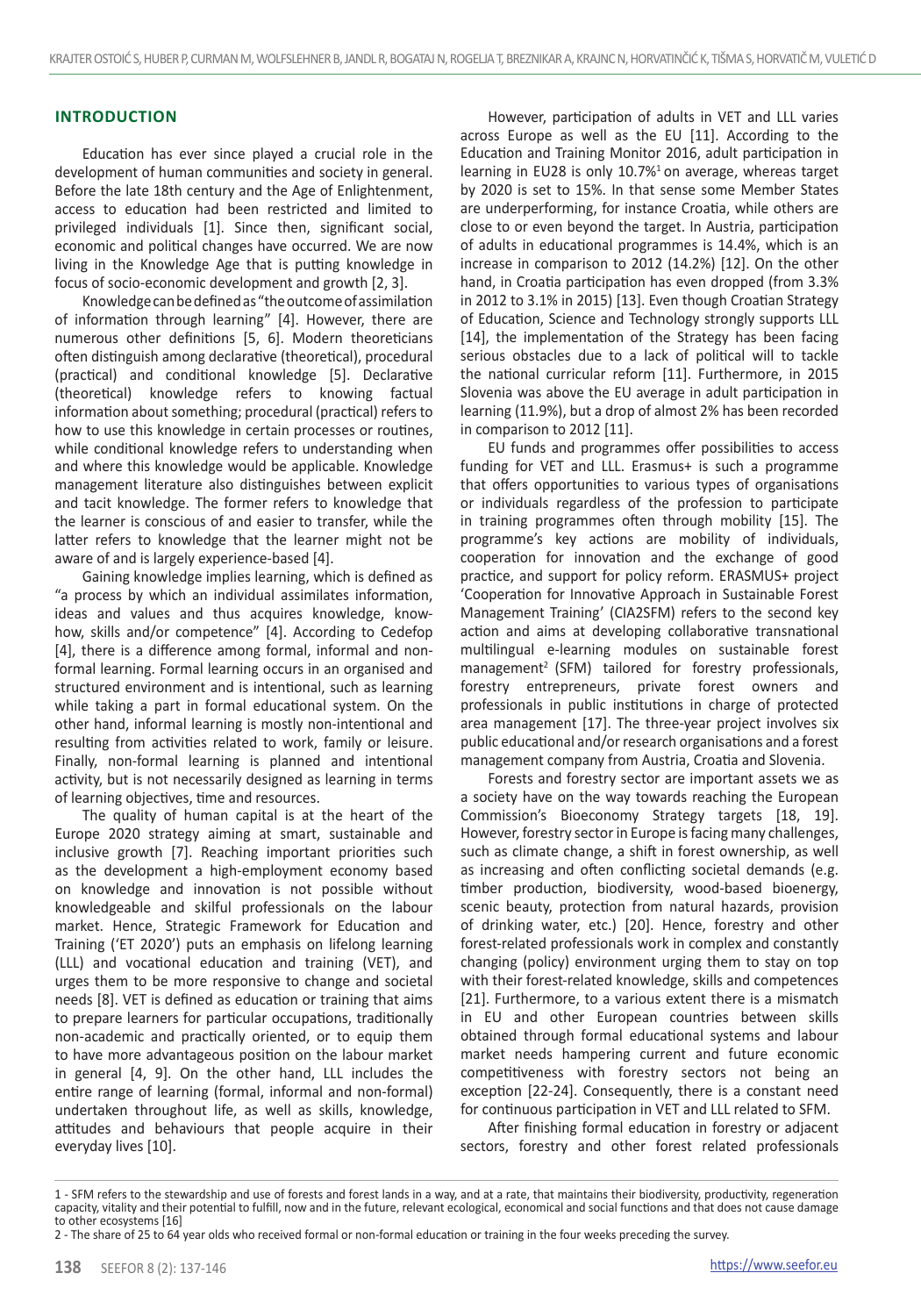and individuals in project countries do not have equal opportunities for constant upgrade of their knowledge, skills and competences related to SFM. For example, in Croatia, two main providers of systematic professional trainings in SFM were established only 10 years ago. Hence, it is not surprising that 30 years ago in Croatia 65% of the employed forestry professionals never participated in any kind of professional training whatsoever [25]. On the other hand, Austria has a long tradition of providing SFM-related professional training [26]. This affects, among other things, their transition from somewhat protected educational environment to often harsh realities of the labour market. This is especially true in countries with struggling economies, such as Croatia.

Recently a number of studies addressing training programmes have been published in Austria, Croatia and Slovenia. Those were mainly focused on the correlation between VET and the labour market [27-31], the innovative approach in LLL [32, 33], VET and LLL policy and state [34-38], the processes of assessment and evaluation of VET [39, 40], and specific methods of LLL [41]. However, those addressing VET and LLL in SFM are scarce [25, 42-46]. Furthermore, none of these analysed the state of the art in SFM-related VET and LLL programmes offered in Austria, Croatia and Slovenia. Hence, the aim of the paper is to present the results of such analysis carried out within the frame of the CIA2SFM project with the purpose of taking stock and providing recommendations for the improvement. The results of this study will be useful for national providers of SFM-related professional training, as well as forestry and education policy actors to improve the existing VET and LLL programmes.

## **MATERIAL AND METHODS**

Initially, we made a list of VET and LLL providers on topics related to SFM (Table 1). Since we were interested

in relatively recent training programmes and because in Croatia main providers of SFM-related training were not established prior to 2006, we agreed on collecting only information on programmes that took place in period 2006-2015. The convenient sampling was applied based on our knowledge, Internet search and direct contact with providers. The following information about each training programme was collected:

- Programme's name, topic and short content: for the purpose of analysis of the programme's topics these were roughly divided into five groups - Forest management and planning, Forest products and services, Safety issues, Forest threats, and Others;
- Year when the programme was conducted, duration and number of training courses: to calculate the average number of provided programmes per year;
- Programme's target group(s): only programmes referring to CIA2SFM project target groups, namely forestry professionals, private forest owners, and entrepreneurs in forestry were analysed in order to see whether and how these groups were addressed by VET and LLL;
- Types of methods used: for the purpose of analysis the methods were roughly divided into four groups – Lectures/presentations, Practical work, Field demonstrations, and Others;
- Specific learning outcomes: in order to see whether they were specified or not;
- Evaluation of the program: in order to see whether the programme was evaluated or not, and if yes, how it was done;
- Programme advertising (promotion): in order to see whether and how the programme's participants were recruited;
- Assessment of the progress of participants: in order to see whether and how the assessment was done.

**TABLE 1.** A list of major providers of VET and LLL programmes in SFM by country.

| Country  | Provider/URL                                                                                                            |  |  |  |  |
|----------|-------------------------------------------------------------------------------------------------------------------------|--|--|--|--|
| Austria  | National Chamber of Agriculture/ www.lko.at                                                                             |  |  |  |  |
|          | Austrian Forest Research Centre (BFW)/www.bfwac.at                                                                      |  |  |  |  |
|          | Forest Training Centres/ www.fastossiach.at; www.fastort.at                                                             |  |  |  |  |
|          | University of Natural resources and Life Science (BOKU)/ www.boku.ac.at                                                 |  |  |  |  |
| Croatia  | Croatian Agriculture and Forestry Advisory Service / www.savjetodavna.hr                                                |  |  |  |  |
|          | Croatian Chamber of Forestry and Wood Technology Engineers/www.hkisdt.hr                                                |  |  |  |  |
|          | European Forest Institute/www.efi.int                                                                                   |  |  |  |  |
|          | Faculty of Forestry/ www.sumfak.hr                                                                                      |  |  |  |  |
|          | Slovenia Forest Service/ www.zgs.si                                                                                     |  |  |  |  |
| Slovenia | Slovenian Forestry Institute/www.gozdis.si                                                                              |  |  |  |  |
|          | Secondary Forestry and Wood Processing School in Postojna/ sola.sgls.si/                                                |  |  |  |  |
|          | University in Ljubljana, Biotechnical Faculty, Department of Forestry and Renewable Forest Resources/ www.bf.uni-lj.si/ |  |  |  |  |
|          | Higher professional school Postojna/www.vspo.si/                                                                        |  |  |  |  |
|          | Union of forestry associations of Slovenia/ zgds.si/                                                                    |  |  |  |  |
|          | Slovenian Institute for Adult Education/www.acs.si                                                                      |  |  |  |  |

NB: Name of the Service in the period 2007-2010 was Forest Extension Service. In the period 2011-2014 it was merged with state forest company Croatian Forests Ltd. From 2014-2017 the name of the Service was Advisory Service. The latest name is Croatian Agriculture and Forestry Service.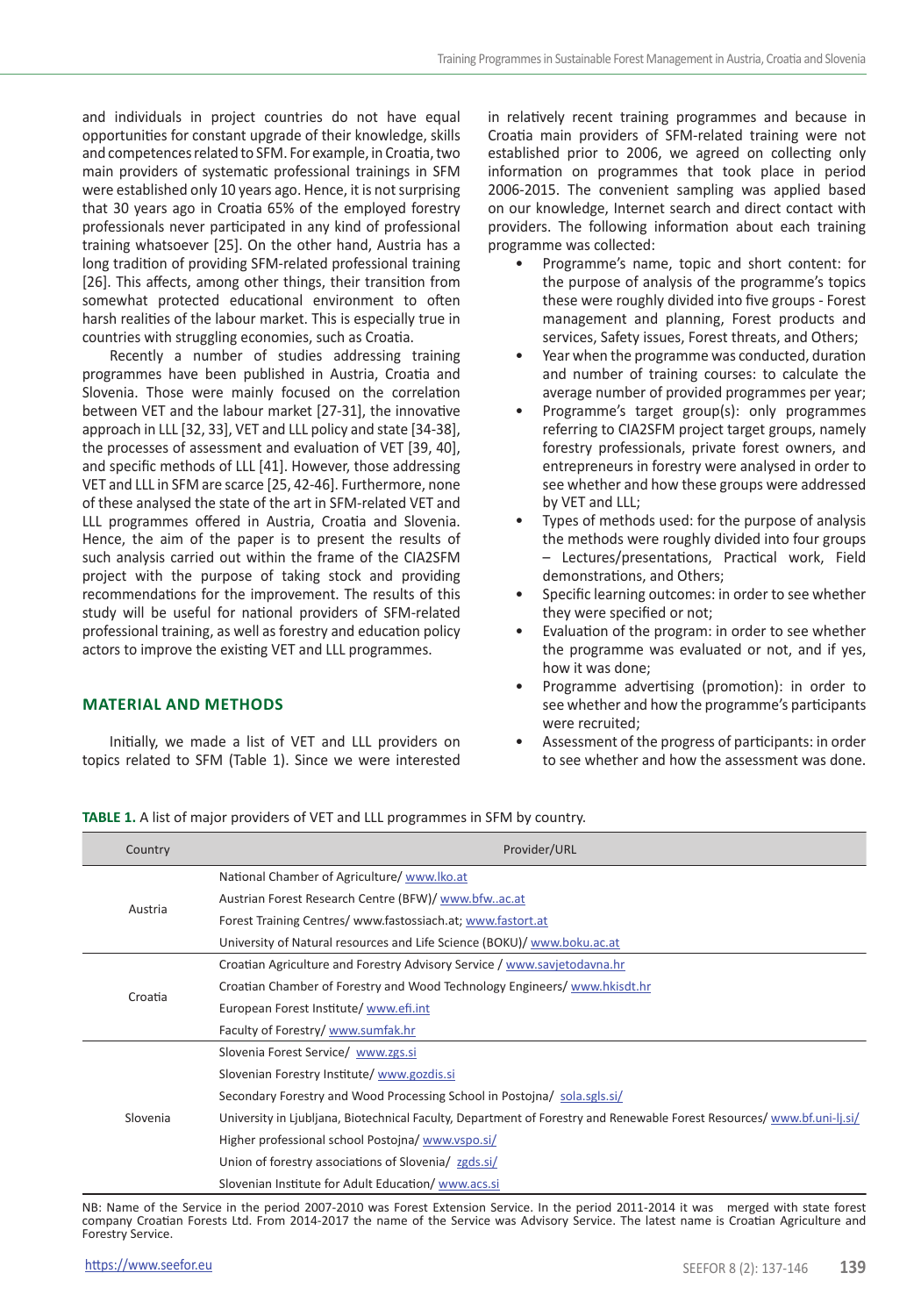The rationale for taking into account programmes targeting forestry professionals, forestry entrepreneurs and private forest owners is because they were identified during project development phase as those who are lacking continuous (lifelong) training related to SFM. Forestry professionals, especially straight-out-of-faculty forestry engineers, lack specific knowledge and skills to increase their employability on the job market. Experienced forestry engineers who finished faculty long time ago need continuous update, especially due to frequent changes in forest-related polices on the national and EU level. Private forest owners do not necessarily have knowledge and skills needed to perform management activities in their forests since they do not necessarily have formal education in forestry [47]. They are also facing complex administrative and other barriers when trying to engage in management of their forests [48]. In the time of financial austerity, what became essential for these target groups, beside SFM-related knowledge and skills, is having knowledge and skills on how to find additional funding, such as by making a project application.

The available data on the conducted VET and LLL programmes in SFM were collected from official websites of the providers or directly from the providers in case the data were not available online. For that matter, an Excel sheet specifying what information is needed was sent to providers of VET and LLL programmes in SFM, one in Austria, two in Croatia and three in Slovenia, who provided us with the missing information.

Data was collected between November 2015 and January 2016. Due to quite heterogeneous data, a basic descriptive analysis was applied and will be presented in this paper.

After the overview of VET and LLL programmes in SFM was done, the seven criteria (Table 2) were developed collaboratively in the team and used for a selection of examples of good practice. According to the criteria, programmes of higher value were those developed for diverse target groups, offering topics related to the state of the art of SFM, implementing a multi-method approach, as well as those adequately advertised. Less important criteria referred to programme evaluation by its participants and participants' progress assessment. Based on these criteria three examples of good practice per country were selected.

#### **RESULTS**

#### **State of VET and LLL programmes in SFM in Austria, Croatia and Slovenia**

In the given period, several organisations offered a range of VET and LLL programmes in SFM to the target groups in Austria, Croatia and Slovenia. Of particular relevance are four providers in Austria, three in Croatia and seven in Slovenia (Table 1). In Croatia, two major providers, namely Croatian Chamber of Forestry and Wood Technology Engineers, and Forest Extension Service<sup>3</sup>, were established in 2006 as a result of changes in forest policy, which among others aimed at boosting private forest-related entrepreneurship and improving private forests [49, 50]. Before 2006, there had been no systematical and continuous provision of VET and LLL programmes in SFM. In addition to these major providers, a small number of trainings was provided by the European Forest Institute through a regional project FOPER ("Forest Policy, Economics, Education and Research"), forestry professionals, and the Faculty of Forestry, University of Zagreb, who provided trainings to employees of the Forest Extension Service, state forest company Croatian Forests Ltd., and professionals working on data collection for national forest inventory.

On average around 80 VET and LLL programmes in SFM were conducted every year in Austria in the period from 2006-2015, depending on the interest and resources available because some of them were held only on demand. In Croatia, in the period from 2007-2015, 879 VET and LLL programmes in SFM were held in the period 2007-2015 or on average 98 annually. The Forest Extension Service offered most of them (73%) targeting private forest owners. However, there was no programme specifically targeting employees of public institutions in charge of the protected areas (nature and national parks), even though in Croatia, forests are the main feature in many of these protected areas. According to Annual reports of Slovenia Forest Service in the period from 2008 to 2015, about 300 VET and LLL programmes in SFM were implemented annually. A relatively high number of offered VET and LLL programmes in SFM could be a result of constantly changing (policy) environment [21] and legislation accordingly, as well as the emergence of challenges, such

**TABLE 2.** Criteria for the identification of good practice examples of VET and LLL programmes in SFM and their rationale (source: [3]).

| <b>Criterion</b>                           | Rationale                                                                                                               |
|--------------------------------------------|-------------------------------------------------------------------------------------------------------------------------|
| Target groups                              | A multi-stakeholder approach addressing several target groups at the same time                                          |
| Topics covered                             | Addressing cutting-edge SFM-related content (e.g. emerging and relevant issues) is preferable                           |
| Specified learning outcomes                | Mandatory (learning outcomes must be specified)                                                                         |
| Methods applied                            | A multi-method approach is preferable, particularly relevant are practical applications<br>(e.g. training in the field) |
| Programme evaluation                       | Mandatory (although less important)                                                                                     |
| Programme marketing                        | Multiple marketing channels are preferable                                                                              |
| Assessment of the progress of participants | Mandatory (although less important)                                                                                     |

3 - The name of the Service in the period 2007-2010 was Forest Extension Service. In the period 2011-2014 it was merged with state forest company Croatian Forests Ltd. From 2014-2017 the name of the Service was Advisory Service. The latest name is Croatian Agriculture and Forestry Service.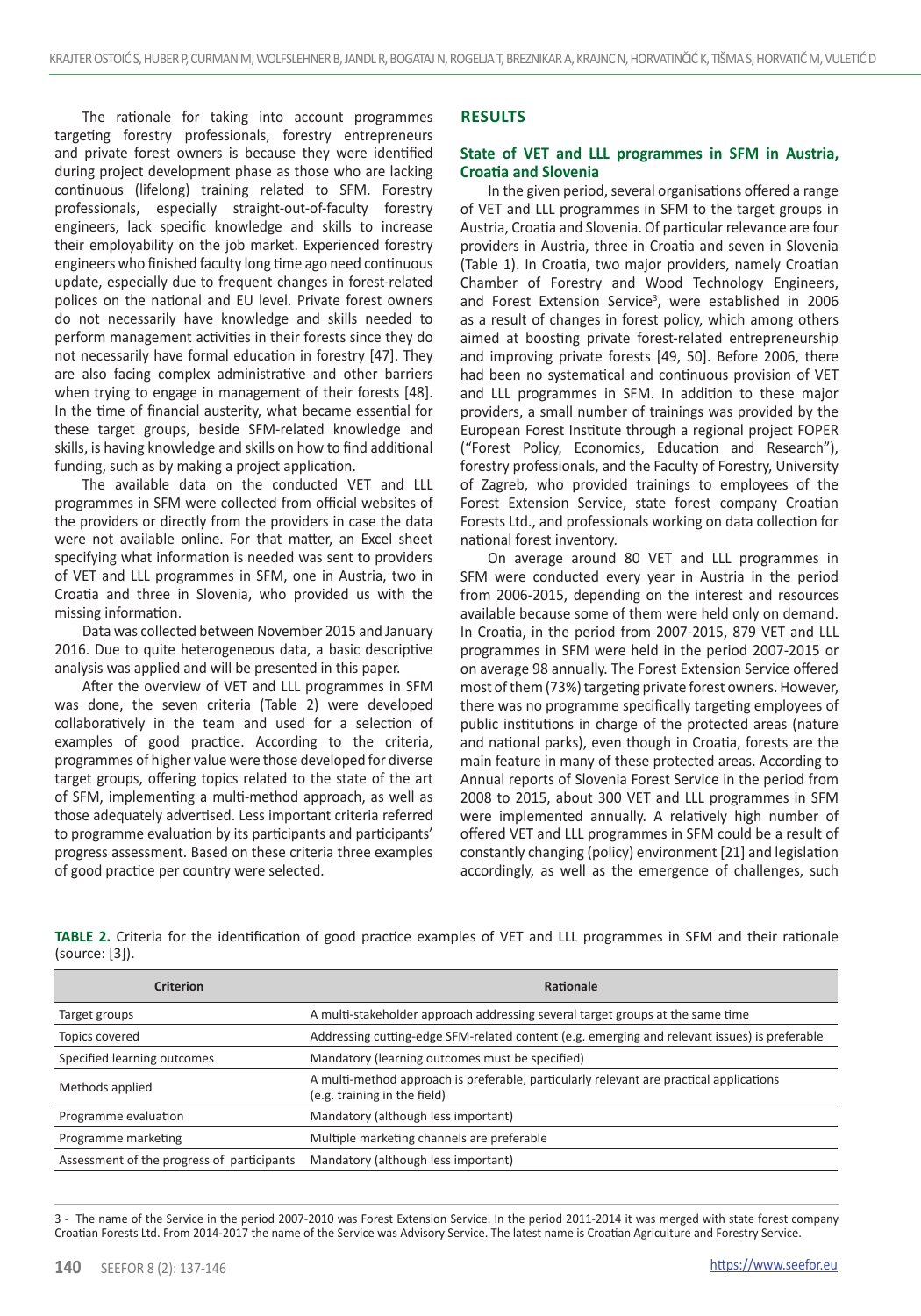as climate change impact, new (invasive) pests, or new technology for forest management.

The analysed programmes covered a wide range of topics grouped into several overarching themes (Figure 1) [3]. The majority of programmes in Austria addressed the theme of Forest management and planning (40%), followed by programmes addressing Forest products and services (25%), as well as Safety issues (20%). Other themes were less frequent, such as Forest threats (10%) or Policies (5%).

In Croatia the theme of Forest products and services (29%) was the most relevant, followed by Policies (20%) and Forest management and planning (19%). Themes of Forest threats (13%) and Safety issues (5%) received less interest. Category Other (14%) included a variety of topics, such as topics related to project management or VET and LLL in general.

In Slovenia the most relevant themes were Forest management and planning (38%), as well as Safety issues (36%). Less relevant were themes of Forest threats (12%), Forest products and services (7%), or Education and training in general (3%).

The analysis of methods used for knowledge transfer showed differences in approaches in project countries (Figure 2) [3]. In Austria there was a good balance of broad portfolio methods applied in order to train different target groups in SFM-related topics. Although ex-cathedra teaching (lectures and presentations) represented a common way to distribute knowledge across classrooms, it can be denoted that object teaching was used often as well. The share of field demonstrations and practical work (altogether 44%) indicate that hands-on experience was of high relevance. Other methods referred to moderated discussions (11%) and tests (4%) complementing the indoor-based teaching methods. In Croatia there was a clear emphasis on traditional ex-cathedra classroom teaching (Figure 2). Field demonstrations played a minor role in current curricula, while least relevant were practical work and seminars. Quite contrary, practical work in workshop settings dominated as means of knowledge transfer in Slovenia (Figure 2). Seminars and study circles (labelled as 'Other') together with lectures/presentations, as well as field trips complemented the indoor-based teaching methods. Therefore, in overall there was a good mixture of indoor and outdoor teaching approaches applied in SFM training in Slovenia.

The analysis revealed a room for improvement when it comes to the advertising of training programmes. For instance, some were announced only on website and/or by e-mail (for instance when targeting licenced forestry engineers), while other were advertised also in public places (when targeting private forest owners). This might



**FIGURE 1.** Relative share of themes covered in VET and LLL programmes in SFM by country (source: [3]).



**FIGURE 2.** Methods applied in SFM-related training programmes by country (source: [3]).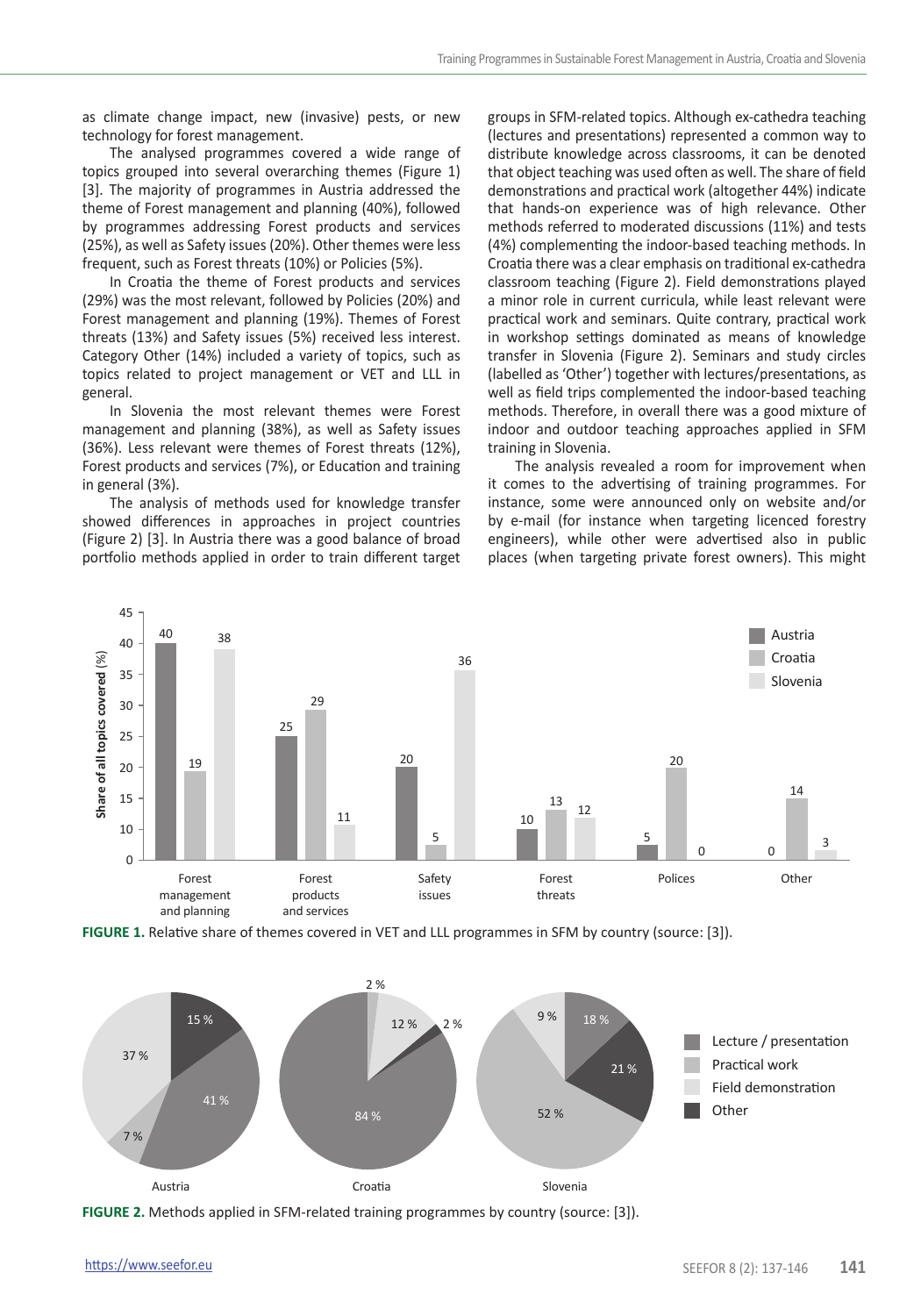have affected programme outreach and the number of participants in the end.

When it comes to specifying learning outcomes, the share of programmes with specified learning outcomes varied, while programme evaluation and assessment of participants' progress were less common practices (Table 3).

High share of VET and LLL programmes in SFM in Austria and Slovenia specifically addressed the main competences VET and LLL learners should gain after the completion of individual courses, while in Croatia this has not been a widespread practice. Programme evaluations as well as the assessment of participants´ progress have been practiced rarely in all countries (Table 3).

## **Examples of Good Practice in VET and LLL Programmes in SFM**

We identified three examples of good practice in each project country based on a commonly developed set of criteria (Table 4). In Austria these were 'Forest Management Course I', 'Forest Management Course II' and 'The Forest Dialogue' [3]. The first two training programmes

were provided by the Austrian Forest Research Center in its Forest Training Centres in Ort and Ossiach. Both training programmes combined lectures with field demonstrations and targeted forest owners and forest workers as well as the general public, hence meeting the multiple target group criterion (Table 4). These programmes were evaluated by participants, learning progress was assessed by exam and participants received certificates of completion. The Forest Dialogue, provided by the Austrian Ministry of Agriculture, Forestry, Water Management and Environment met almost all of the criteria for being qualified as an example of good practice (Table 4). The training programme addressed multiple target groups (forest owners, forestry professionals, forest owner associations, forest scientists, forest administration) and applied the multiple method approach (lectures and presentations complemented by moderated discussions). Apart from being extremely relevant for forest policy in Austria, the programme had specified learning outcomes and was evaluated by participants, but still failed to meet the criteria related to the advertising and assessment of participants' progress.

**TABLE 3.** Relative shares for selected criteria for the identification of good practice examples of SFM-related training programmes by country (source: [3]).

| <b>Criterion</b>                | Austria | Croatia | Slovenia |  |  |
|---------------------------------|---------|---------|----------|--|--|
|                                 | (%)     |         |          |  |  |
| Specified learning outcomes     | 87      | 36      | 91       |  |  |
| Programme evaluated             | 27      | 6       | 34       |  |  |
| Participants' progress assessed | 27      | 4       | 9        |  |  |

**TABLE 4.** SFM-related training programmes deemed as the examples of good practice per country according to the criteria for their selection.

|                                         | Training programmes deemed as examples of good practice |                                               |                           |                                                           |                                          |                                     |                                                                                        |                                                                 |                                                                   |
|-----------------------------------------|---------------------------------------------------------|-----------------------------------------------|---------------------------|-----------------------------------------------------------|------------------------------------------|-------------------------------------|----------------------------------------------------------------------------------------|-----------------------------------------------------------------|-------------------------------------------------------------------|
| Criterion                               | Austria                                                 |                                               |                           | Croatia                                                   |                                          |                                     | Slovenia                                                                               |                                                                 |                                                                   |
|                                         | Forest<br>Mana-<br>gement<br>Course I                   | Forest<br>Mana-<br>gement<br><b>Course II</b> | Forest<br><b>Dialogue</b> | Silvicultural<br>work/<br>biological<br>regene-<br>ration | Course<br>on forest<br>preser-<br>vation | Recreational<br>forest<br>functions | Forest<br>manage-ment<br>and silvicultu-<br>ral measures<br>after natural<br>disasters | <b>PAWS MED</b><br>training<br>course<br>for forest<br>pedagogy | <b>Course for</b><br><b>Study Circle</b><br>leader and<br>mentors |
| Multiple methods                        | $\ddot{}$                                               | $\ddot{}$                                     | $\ddot{}$                 | $\ddot{}$                                                 | $\ddot{}$                                | +                                   | ÷                                                                                      | ÷                                                               | ÷                                                                 |
| Multiple target<br>groups               | ÷                                                       | $\ddot{}$                                     | $\ddot{}$                 | $\blacksquare$                                            | ٠                                        | ٠                                   | $\ddot{}$                                                                              | $\ddot{}$                                                       | $\ddot{}$                                                         |
| Topic relevance                         | $\ddot{}$                                               | $\ddot{}$                                     | $\ddot{}$                 | $\ddot{}$                                                 | $\ddot{}$                                | $\ddot{}$                           | $\ddot{}$                                                                              | $\ddot{}$                                                       | $\ddot{}$                                                         |
| Learning<br>outcomes                    | $\ddot{}$                                               | $\ddot{}$                                     | $\ddot{}$                 | $\ddot{}$                                                 | $\ddot{}$                                | $\ddot{}$                           | $\ddot{}$                                                                              | $\ddot{}$                                                       | $\ddot{}$                                                         |
| Programme<br>evaluation                 | $\ddot{}$                                               |                                               | $\ddot{}$                 | $\overline{\phantom{a}}$                                  | $\ddot{}$                                | ٠                                   | $\ddot{}$                                                                              | $\ddot{}$                                                       | $\ddot{}$                                                         |
| Multiple<br>advertising<br>channels     |                                                         |                                               |                           | $\ddot{}$                                                 | $\ddot{}$                                | $\ddot{}$                           | $\ddot{}$                                                                              | $\ddot{}$                                                       | $\ddot{}$                                                         |
| Participants'<br>progress<br>assessment | ÷                                                       |                                               |                           | ÷                                                         | ÷                                        | ÷                                   | ٠                                                                                      | +                                                               | ÷                                                                 |

Legend: (+) criterion met; (-) criterion not met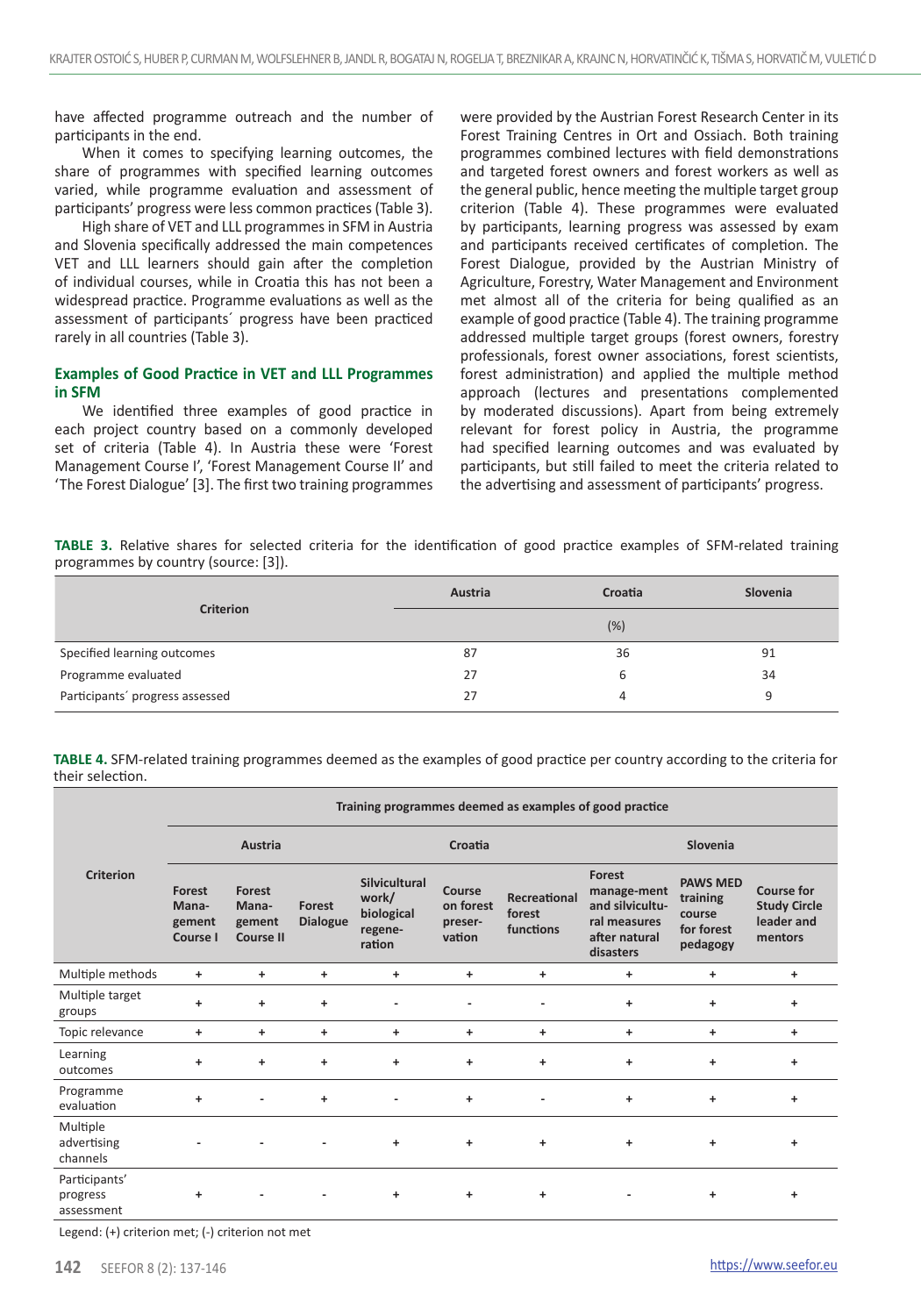In Croatia, the Forest Advisory Service provided all selected examples of good practice (Table 4). Those referred to training programmes on 'Silvicultural work on biological regeneration', 'Course on forest preservation' and 'Recreational forest functions' [3]. In all these training programmes learning outcomes were specified, multiple methods were applied (lectures accompanied with demonstrations, exercise and practical examples) and assessment of participants' progress was conducted. Through a short questionnaire the participants evaluated only the 'Course on forest preservation'. The course 'Recreational forest functions' addressed an increasingly relevant topic due to increasing societal demands toward forests, especially in urban areas.

Several providers implemented Slovenian examples of good practice. The course 'Forest management and silvicultural measures after natural disasters' was provided by the Biotechnical Faculty, University of Ljubljana, Slovenian Forestry Institute and Slovenia Forest Service. The second example of good practice, the 'PAWS MED training course for forest pedagogy', was provided by the Slovenia Forest Service and the PAWS MED project group, while 'The basic training for Study Circle leader and mentors', was provided by the Slovenian Institute for Adult Education [3]. Each Slovenian example of good practice addressed various target groups, such as forestry professionals, forestry students and teachers, hunters, nature conservationists, civil society, forest owners, researchers, etc. Furthermore, in all examples, multiple methods were applied (beside indoor and outdoor presentations, methods included practical work, group work and discussion), learning outcomes were specified, programme evaluation by participants conducted, and various means for promotion of the training programmes used.

# **DISCUSSION AND CONCLUSIONS**

#### **Lessons Learnt and Suggestions for the Improvement of SFM-Related VET and LLL Curricula in Austria, Croatia and Slovenia**

Although the existence of various SFM-related professional training programmes in the study area is evident, still there is room for improvement. In all countries, there is a need for (i) upgrading educational approaches through specification of learning outcomes, programme evaluation, assessment of participants´ progress and increase of advertising efforts, (ii) clustering potential participants according to their knowledge level, and (iii) integrating innovative means of knowledge transfer.

Specified learning outcomes should be stated in each VET and LLL programme in SFM in order to give clear indication of the main skills and competences the trainees are supposed to obtain during a course. This is of special importance for Croatia (Table 3). The analysis showed that programme evaluation and the assessment of participants' progress were weak spots in all countries. While programme evaluation is pertinent for receiving feedback from participants on the respective training, programme assessment is important for assessing the level of gained knowledge and trainees'

readiness for further career [39]. However, both may be taken up for the further development and/or improvement of the courses [3, 39, 40, 51]. In order to secure the successful knowledge transfer, the assessment of participants´ progress should be further developed and conducted through various tools, such as an exam, a portfolio, a short essay, practical work or a certification [3, 39, 51].

The importance of dissemination of respective information material to potential learners in order to attract them to participate in VET and LLL programmes in SFM is indisputable today. Although the utilization of multiple channels exists, the suggestion is to use social media as well, which is becoming more popular nowadays and is offering a diverse set of tools for communication beneficial to foster the broad distribution towards specific target audiences [3].

Further advancement may be achieved by clustering potential participants according to their knowledge level. Since forestry and forest-related sectors include various stakeholders (from private forest owners over nature conservationists to forestry professionals) who can become lifelong learners in SFM, a pyramid of needs may well represent their learning demands (Figure 3). It represents the level of knowledge that might be appropriate for a certain group of learners and highlights an approach to cluster individuals according to the level of knowledge they may need to obtain in order to gain a certain level of expertise. The pyramid is divided into three categories and indicates the entry point at which trainee accesses SFM-related VET and LLL. Basic denotes the lowest level of knowledge provided and offers learners a starting point in SFM. L1 provides professional knowledge and skills on a broad portfolio of topics related to SFM, and L2 ensures gaining expert level know-how in a certain domain of SFM [3].

The use of innovative methods for knowledge transfer such as study circles and e-learning in the existing or new curricula is highly recommended in all countries in the study area. Study circles represent non-individual learning approaches with an emphasis on dialogue and aim at linking educational or training messages with local needs and specifics and to empower by engagement in selfselected topics, usually representing the strengths of the target group [52]. This includes i) setting learning goals in a small group, ii) self-selected location, intensity and structure, and iii) obligatory final public presentation of



**FIGURE 3.** Generic scheme for clustering adult learners based on the level of knowledge (source: [3]).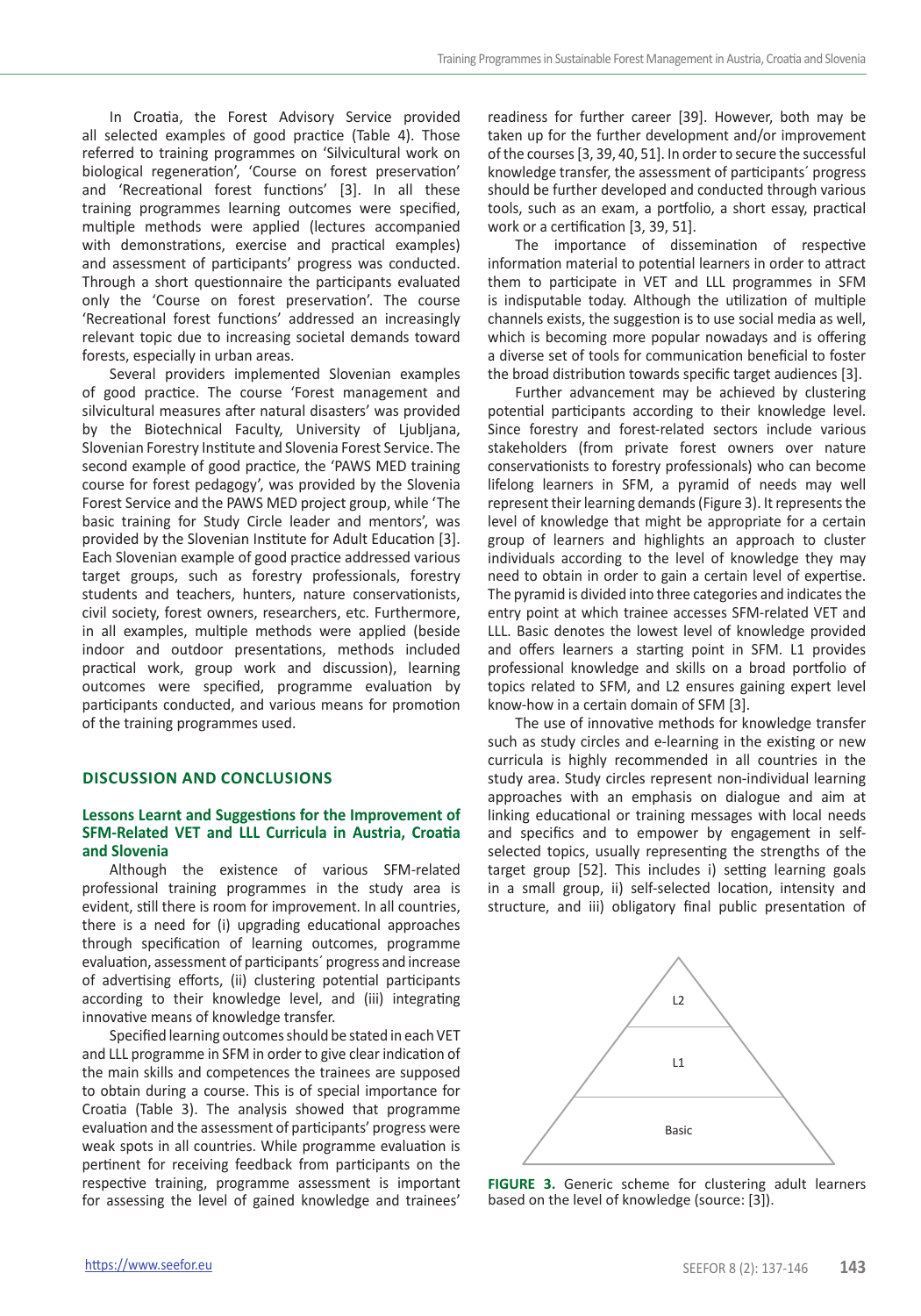learning results and gains [3]. Study circles directly address local needs, engage local people and materialize results [52], thus they are useful for complex issues such as SFM [3] and for learners with basic level of knowledge. E-learning refers to distance education and training supported by information and communication technologies [4]. Some of the major advantages of e-learning adoption are: improving access to education, improving student choice over when, where and how to engage in the learning processes, improving efficiency and effectiveness of education, saving time and money since there is no need for the trainees or teachers to travel and possibility to upgrade the learning material up-to-date [53, 54]. However, main disadvantages are related to the physical separation between the teacher and the trainee, especially when there is a problem which may be difficult to solve or a problem in comprehending course information [53]. With regard to our target groups, e-learning courses are more suitable for younger forestry professionals, and employees of public institutions related to nature protection. They often work in remote areas and have main preconditions for e-learning, which are computer literacy and Internet access. On the other hand, study circles are applicable for all target groups regardless of age, but could be especially useful for older participants that are often not tech savvy.

Even if programmes' topics may relate to national needs within forestry sectors, they should be regularly screened and updated according to international agendas and emerging issues [3]. In order to cope with increasing uncertainty and expanding risks forest ecosystems are facing, it is an important task to open up recent training offer to innovative forms of learning, combinations of topics and learning environments.

### **Limitations of the Study**

The analysis took into account training programmes that we were able to obtain either from Internet search on providers' websites or directly from major providers. We did not take into account trainings that may be related to SFM but were not specifically targeting our target groups. For instance, in Croatia training on how to operate safely with chain saw is provided by several other providers. However, these providers are targeting general population. Provided data did not allow exploration of programmes' outreach in terms of the number of participants in each programme. We are aware that the final list of programmes provided to our target groups is not comprehensive, and probably some programmes have been left out due to sampling procedure. However, we think that we succeeded in mapping the majority of training programmes and the most important providers in these countries, allowing us to identify examples of good practice, as well as weak points, and provide recommendations for the improvement.

We believe this paper is valuable in its attempt to provide suggestions and recommendations on how to improve VET and LLL programmes related to SFM in the analysed countries. Hence, it would be primarily relevant for training providers in analysed countries, but also for other organisations promoting VET and LLL or those working on the development of education policies.

#### **Acknowledgments**

The paper was developed as a result of the ERASMUS+ project 'Cooperation for Innovative Approach in Sustainable Forest Management Training (CIA2SFM)' (2015-1-HR01-KA202-013064) coordinated by the Croatian Forest Research Institute. We would like to thank all providers of training programmes in Austria, Croatia and Slovenia (Table 1) for their cooperation during data collection and analysis. Responsibility for views presented in the paper lies completely with authors and not with the European Commission, ERASMUS+ programme or the Croatian Agency for Mobility and EU Programmes.

#### **REFERENCES**

- 1. IVIĆ V 2009 Pučko narodno i građansko školstvo u slobodnom i kraljevskom gradu Osijeku u 18. i 19. stoljeću. Anali Zavoda za znanstveni i umjetnički rad u Osijeku, sv. 25: 103 – 130. URL: <https://hrcak.srce.hr/file/75988> (28 June 2016)
- 2. TAN SC, HUNG D, SCARDAMALIA M 2006 Education in the Knowledge Age- Engaging learners through knowledge building. *In*: Hung D, Khine MS (*eds*) Engaged Learning with Emerging Technologies. Springer, Netherlands, pp 91-106. DOI: [https://doi.org/10.1007/1-4020-3669-8\\_5](https://doi.org/10.1007/1-4020-3669-8_5)
- 3. HUBER P, WOLFSLEHNER B 2016 The Study on Good Practice in VET and LLL in SFM in Austria, Croatia and Slovenia. Project Deliverable. ERASMUS +. URL: http://www.cia2sfm. org/wp-content/uploads/2016/06/THE-STUDY-ON-GOOD-PRACTICE-IN-VET-AND-LLL-IN-SFM\_v2\_final.pdf (28 June 2016)
- 4. CEDEFOP 2008 Terminology of European education and training policy. A selection of 100 key terms. European Centre for the Development of Vocation Training. Luxembourg: Office for Official Publication of the European Communities. URL: [www.cedefop.europa.eu/files/4064\\_en.pdf](http://www.cedefop.europa.eu/files/4064_en.pdf) (28 June 2016)
- 5. ALEXANDER PA, SCHALLERT DL, HARE VC 1991 Coming to Terms: How Researchers in Learning and Literacy Talk about Knowledge. *Rev Educ Res* 61 (3): 315-343. URL: [http://www.](http://www.jstor.org/stable/1170635?seq=1#page_scan_tab_contents) [jstor.org/stable/1170635?seq=1#page\\_scan\\_tab\\_contents](http://www.jstor.org/stable/1170635?seq=1#page_scan_tab_contents) (28 June 2016)
- 6. DE JONG T, FERGUSON-HESSLER MGM 1996 Types and Qualities of knowledge. *Educ Psychol* 31 (2): 105-113. DOI: [https://doi.org/10.1207/s15326985ep3102\\_2](https://doi.org/10.1207/s15326985ep3102_2)
- 7. EUROPEAN COMMISSION 2010 A New Impetus for European Cooperation in Vocational Education and Training to Support the Europe 2020 Strategy. URL: [http://eur-lex.europa.eu/](http://eur-lex.europa.eu/legal-content/EN/TXT/PDF/?uri=CELEX:52010DC0296&from=EN) [legal-content/EN/TXT/PDF/?uri=CELEX:52010DC0296&from](http://eur-lex.europa.eu/legal-content/EN/TXT/PDF/?uri=CELEX:52010DC0296&from=EN) [=EN](http://eur-lex.europa.eu/legal-content/EN/TXT/PDF/?uri=CELEX:52010DC0296&from=EN) (17 June 2016)
- 8. THE COUNCIL OF EUROPEAN UNION 2009 Council conclusion on 12 May 2009 on a strategic framework for European cooperation in education and training ('ET 2020'). *Official Journal of the European Union C 119/2,* Bruxelles, Belgium. URL: [http://eur-lex.europa.eu/legal-content/EN/TXT/PDF/?u](http://eur-lex.europa.eu/legal-content/EN/TXT/PDF/?uri=CELEX:52009XG0528(01)&from=EN) [ri=CELEX:52009XG0528\(01\)&from=EN](http://eur-lex.europa.eu/legal-content/EN/TXT/PDF/?uri=CELEX:52009XG0528(01)&from=EN) (17 June 2016)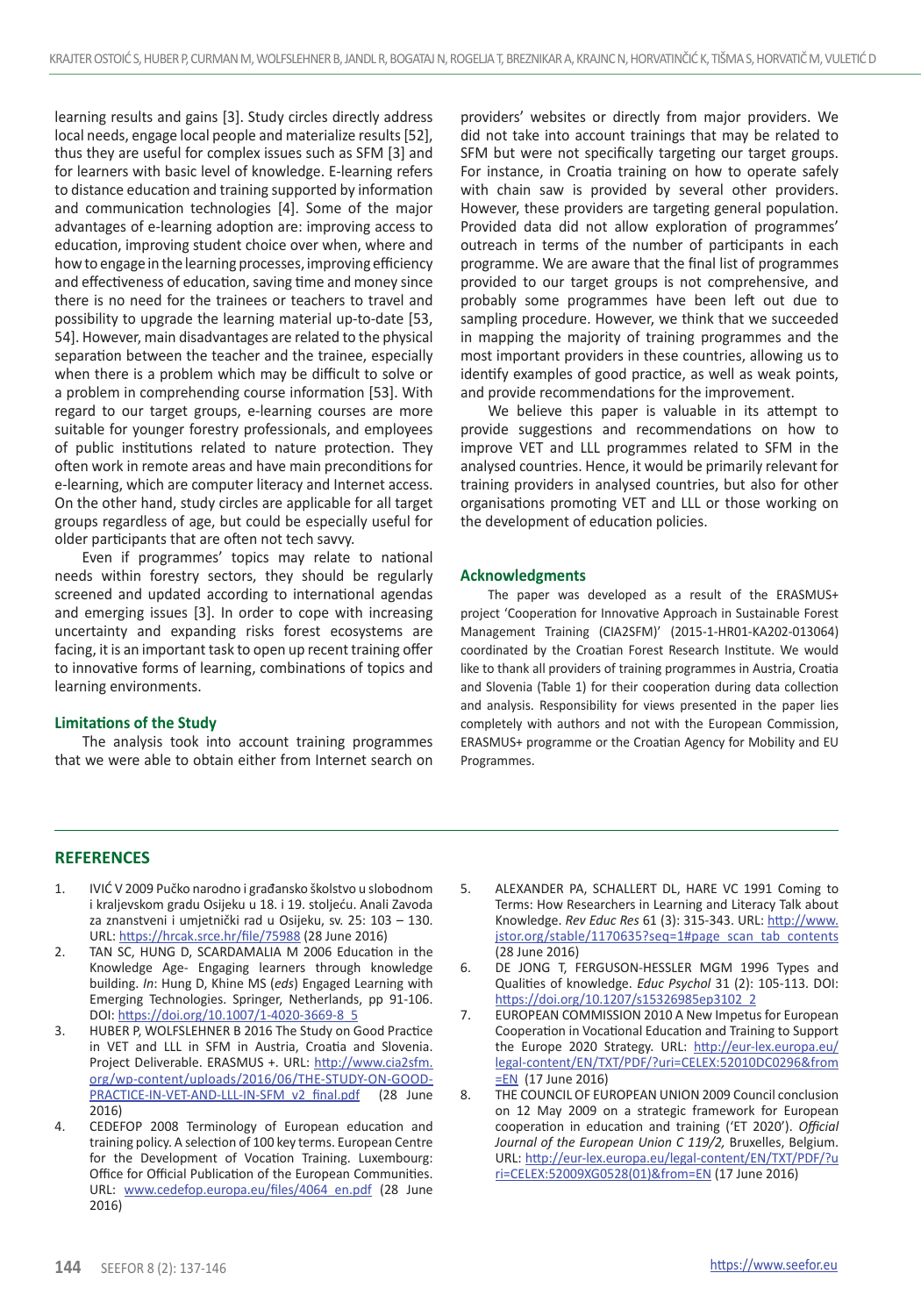- 9. EUROPEAN AGENCY FOR SPECIAL NEEDS AND INCLUSIVE EDUCATION 2013 Vocational Education and Training: Policy and practice in the field of special needs education (VET). URL: [https://www.european-agency.org/agency-projects/](https://www.european-agency.org/agency-projects/vocational-education-and-training) [vocational-education-and-training](https://www.european-agency.org/agency-projects/vocational-education-and-training) (28 June 2016)
- 10. LAAL M, SALAMATI P 2011 Lifelong learning; why do we need it? *Procd Soc Behv* 31: 399-403. DOI: [https://doi.](https://doi.org/10.1016/j.sbspro.2011.12.073) [org/10.1016/j.sbspro.2011.12.073](https://doi.org/10.1016/j.sbspro.2011.12.073)
- 11. EUROPEAN COMMISSION 2016a Education and Training Monitor 2016. URL: https://ec.europa.eu/education/sites/ education/files/monitor2016\_en.pdf (17 June 2016)
- 12. EUROPEAN COMMISSION 2016b Education and Training Monitor 2016. Austria. URL: [https://ec.europa.eu/education/](https://ec.europa.eu/education/sites/education/files/monitor2016-at_en.pdf Accessed 17 June 2016) [sites/education/files/monitor2016-at\\_en.pdf](https://ec.europa.eu/education/sites/education/files/monitor2016-at_en.pdf Accessed 17 June 2016) (17 June 2016)
- 13. EUROPEAN COMMISSION 2016c Education and Training Monitor 2016. Croatia. URL: [https://ec.europa.eu/](https://ec.europa.eu/education/sites/education/files/monitor2016-hr_en.pdf Accessed 17 June 2016) [education/sites/education/files/monitor2016-hr\\_en.pdf](https://ec.europa.eu/education/sites/education/files/monitor2016-hr_en.pdf Accessed 17 June 2016) (17 June 2016)
- 14. CROATIAN PARLIAMENT 2014 Strategy of Education, Science and Technology. *Official Gazette 124/2014*, Zagreb, Croatia. URL: [http://narodne-novine.nn.hr/clanci/](http://narodne-novine.nn.hr/clanci/sluzbeni/2014_10_124_2364.html Accessed 17 June 2016) [sluzbeni/2014\\_10\\_124\\_2364.html](http://narodne-novine.nn.hr/clanci/sluzbeni/2014_10_124_2364.html Accessed 17 June 2016) (17 June 2016)
- 15. EUROPEAN COMMISSION 2016d Erasmus+ Programme Guide. Version 2, 07/01/2016. URL: [https://ec.europa.eu/](https://ec.europa.eu/programmes/erasmus-plus/sites/erasmusplus/files/files/resources/2016-erasmus-plus-programme-guide-v-ii_en.pdf) [programmes/erasmus-plus/sites/erasmusplus/files/files/](https://ec.europa.eu/programmes/erasmus-plus/sites/erasmusplus/files/files/resources/2016-erasmus-plus-programme-guide-v-ii_en.pdf) [resources/2016-erasmus-plus-programme-guide-v-ii\\_en.pdf](https://ec.europa.eu/programmes/erasmus-plus/sites/erasmusplus/files/files/resources/2016-erasmus-plus-programme-guide-v-ii_en.pdf) (17 June 2016)
- 16. THE MINISTERIAL CONFERENCE ON THE PROTECTION OF FORESTS IN EUROPE 1993 RESOLUTION H1 General Guidelines for the Sustainable Management of Forests in Europe. URL: [http://www.foresteurope.org/docs/MC/MC\\_](http://www.foresteurope.org/docs/MC/MC_helsinki_resolutionH1.pdf) [helsinki\\_resolutionH1.pdf](http://www.foresteurope.org/docs/MC/MC_helsinki_resolutionH1.pdf) (17 June 2016)
- 17. CIA2SFM 2017 About. URL: <http://www.cia2sfm.org/> (17 June 2016)
- 18. EUROPEAN COMMISSION 2012 Innovating for Sustainable Growth. A Bioeconomy for Europe. Directore General for Research and Innovation. URL: [http://bookshop.europa.eu/](http://bookshop.europa.eu/en/innovating-for-sustainable-growth-pbKI3212262/) [en/innovating-for-sustainable-growth-pbKI3212262/](http://bookshop.europa.eu/en/innovating-for-sustainable-growth-pbKI3212262/) (17 June 2016)
- 19. OLLIKAINEN M 2014 Forestry in bioeconomy smarth green growth for the human kind. *Scand J Forest Res* 29 (4): 360- 366. DOI: https://doi.org[/10.1080/02827581.2014.926392](http://dx.doi.org/10.1080/02827581.2014.926392)
- 20. EUROPEAN COMMISSION 2013 Communication from the Commission to the European Parliament, the Council, the European economic and social committee, and the Committee of regions. A new EU Forest Strategy: for forests and the forest-based sector. COM(2013) 659 final. URL: [http://](http://eur-lex.europa.eu/resource.html?uri=cellar:21b27c38-21fb-11e3-8d1c-01aa75ed71a1.0022.01/DOC_1&format=PDF) [eur-lex.europa.eu/resource.html?uri=cellar:21b27c38-21fb-](http://eur-lex.europa.eu/resource.html?uri=cellar:21b27c38-21fb-11e3-8d1c-01aa75ed71a1.0022.01/DOC_1&format=PDF)[11e3-8d1c-01aa75ed71a1.0022.01/DOC\\_1&format=PDF](http://eur-lex.europa.eu/resource.html?uri=cellar:21b27c38-21fb-11e3-8d1c-01aa75ed71a1.0022.01/DOC_1&format=PDF) (17 June 2016)
- 21. WILLIAMSON TB, ISAAC KJ 2012 Adapting sustainable forest management to climate change: an overview of approaches for assessing human adaptive capacity. Can. Counc. For. Minist., Ottawa, Canada. URL: [http://www.ccfm.org/pdf/](http://www.ccfm.org/pdf/ENG_AdaptiveCapacity_Prf8.pdf) [ENG\\_AdaptiveCapacity\\_Prf8.pdf](http://www.ccfm.org/pdf/ENG_AdaptiveCapacity_Prf8.pdf) (17 June 2016)
- 22. INTERNATIONAL LABOUR ORGANIZATION 2014 Skills mismatch in Europe - Statistics Brief. URL: [http://www.](http://www.ilo.org/wcmsp5/groups/public/---dgreports/---stat/documents/publication/wcms_315623.pdf) [ilo.org/wcmsp5/groups/public/---dgreports/---stat/](http://www.ilo.org/wcmsp5/groups/public/---dgreports/---stat/documents/publication/wcms_315623.pdf) [documents/publication/wcms\\_315623.pdf](http://www.ilo.org/wcmsp5/groups/public/---dgreports/---stat/documents/publication/wcms_315623.pdf) (17 June 2016)
- 23. BARTLETT W 2013 Skill Mismatch, Education Systems, and Labour Markets in EU Neighborhood Policy Countries.<br>URL: http://www.ub.edu/searchproject/wp-content/ [http://www.ub.edu/searchproject/wp-content/](http://www.ub.edu/searchproject/wp-content/uploads/2013/09/WP05.20.pdf) [uploads/2013/09/WP05.20.pdf](http://www.ub.edu/searchproject/wp-content/uploads/2013/09/WP05.20.pdf) (17 June 2016)
- 24. BEJAKOVIĆ P, MRNJAVAC Ž 2013 Skill mismatches and anticipation of the future labour market need: case of Croatia. The Tenth International Conference: "Challenges of Europe: The Quest for New Competitiveness". URL: [https://](https://bib.irb.hr/datoteka/675599.bejaovic-mrnjavac.pdf) [bib.irb.hr/datoteka/675599.bejaovic-mrnjavac.pdf](https://bib.irb.hr/datoteka/675599.bejaovic-mrnjavac.pdf) (17 June 2016)
- 25. ŠAJKOVIĆ A 1986 Stručno usavršavanje i inventivni rad visokostručnog kadra u šumarstvu SR Hrvatske. *Sumar list* 110 (5-6): 19-27
- 26. BFW 2017 "Baum fällt" 60 Jahre Forstliche Ausbildungsstätte Ossiach. URL: https://bfw.ac.at/db/bfwcms.web?dok=9784 (17 June 2016)
- 27. PERIN V 2013 Vocational education and the labour market: the Concept of flexicurity. *Život i škola* LIX (30): 147-154
- 28. TAFRA V 2013 Learning and training for entrepreneurship and educational system - strategic approach. *Učenje za poduzetništvo* 3 (1): 16-21
- 29. RELJA R, BEŠKER M 2011 Vocational education in function of employment in the labor market of Split. *Andragoški glasnik: Glasilo Hrvatskog andragoškog društva* 15 (2)
- 30. BOHUŠ M, PAVELIĆ I 2011 The development of entrepreneurial competence in vocational education - good practice example. *Učenje za poduzetništvo* 1 (1): 381-390
- 31. VOGTENHUBER S 2014 The impact of within country heterogeneity in vocational specificity on initial job matches and job status. *J Voc Behav* 84 (3): 374-384. DOI: [https://doi.](https://doi.org/10.1016/j.jvb.2014.08.012) [org/10.1016/j.jvb.2014.08.012](https://doi.org/10.1016/j.jvb.2014.08.012)
- 32. MARTINKO J 2012 Workshop- the method of interactive learning and teaching of the adults. *Andragoški glasnik: Glasilo Hrvatskog andragoškog društva* 16 (2): 165-174
- 33. BALAŽI S, VRBAN S 2011 Novi mediji u cjeloživotnom obrazovanju. *Andragoški glasnik: Glasilo Hrvatskog andragoškog društva* 15 (2)
- 34. BAKETA N 2012 Europeanisation of adult education in Croatia. *Andragoški glasnik: Glasilo Hrvatskog andragoškog društva* 16 (1): 55-67
- 35. LUGARIĆ M 2012 On the importance of adult education. *Andragoški glasnik: Glasilo Hrvatskog andragoškog društva* 16 (2): 95-98
- 36. PAVLOVIĆ BOLF O 2012 Changes in EU programmes for adult education *Andragoški glasnik : Glasilo Hrvatskog andragoškog društva* 16 (2): 175-180
- 37. BRANDSTETTER G, FINGERLOS A, LUOMI-MESSERER K, PROKOPP M 2009 National VET Research Report Austria. Vienna, Austria. URL: [http://www.equi.at/dateien/NRR\\_](http://www.equi.at/dateien/NRR_Austria_EN.pdf) [Austria\\_EN.pdf](http://www.equi.at/dateien/NRR_Austria_EN.pdf) (17 June 2016)
- 38. LASSNIGG L 2016 "Muddling Through" Once Again The Long Term Development of the Dualistic Austrian VET System. *In*: Berner E, Gonon P (*eds*) History of Vocational Education and Training in Europe. Cases, Concepts and Challenges. Studies in vocational and continuing education (14), Peter Lang. Bern, Switzerland, pp 125-145
- 39. RAJIĆ V 2013 Evaluation of educational outcomes in adult education. *Andragoški glasnik: Glasilo Hrvatskog andragoškog društva* 17 (2): 117-124
- 40. PETRIČEVIĆ D 2012 Examination, Assessment and Validation of Qualifications Gained through Non-Formal and Informal Learning. *Andragoški glasnik: Glasilo Hrvatskog andragoškog društva* 16 (2): 99-116
- 41. BOGATAJ N, DEL GOBBO G, SLANISCA E 2012 Study circle for local development: lifelong oriented models and operators competences in the cross border area Italy- Slovenia. *In*: Formazione e Insegnamento European Journal of research on Education and Teaching anno X , nu. 2. pp 255-268
- 42. ČODERL J, JAMNIK Z, BOGATAJ N 2012. Povezovanje lastnikov gozdov in učenje za skupno gospodarjenje - izkušnje KE Radlje. *In*: Marenče J (*ed*) Povezovanje lastnikov gozdov in skupno gospodarjenje: zbornik razširjenih izvlečkov. 1. izd. Ljubljana: Biotehniška fakulteta, Oddelek za gozdarstvo in obnovljive gozdne vire. pp 54-55. URL: [http://web.bf.uni-lj.](http://web.bf.uni-lj.si/go/gsd2012/povzetki/14%C4%8Coderl.pdf) [si/go/gsd2012/povzetki/14%C4%8Coderl.pdf](http://web.bf.uni-lj.si/go/gsd2012/povzetki/14%C4%8Coderl.pdf) (17 June 2016)